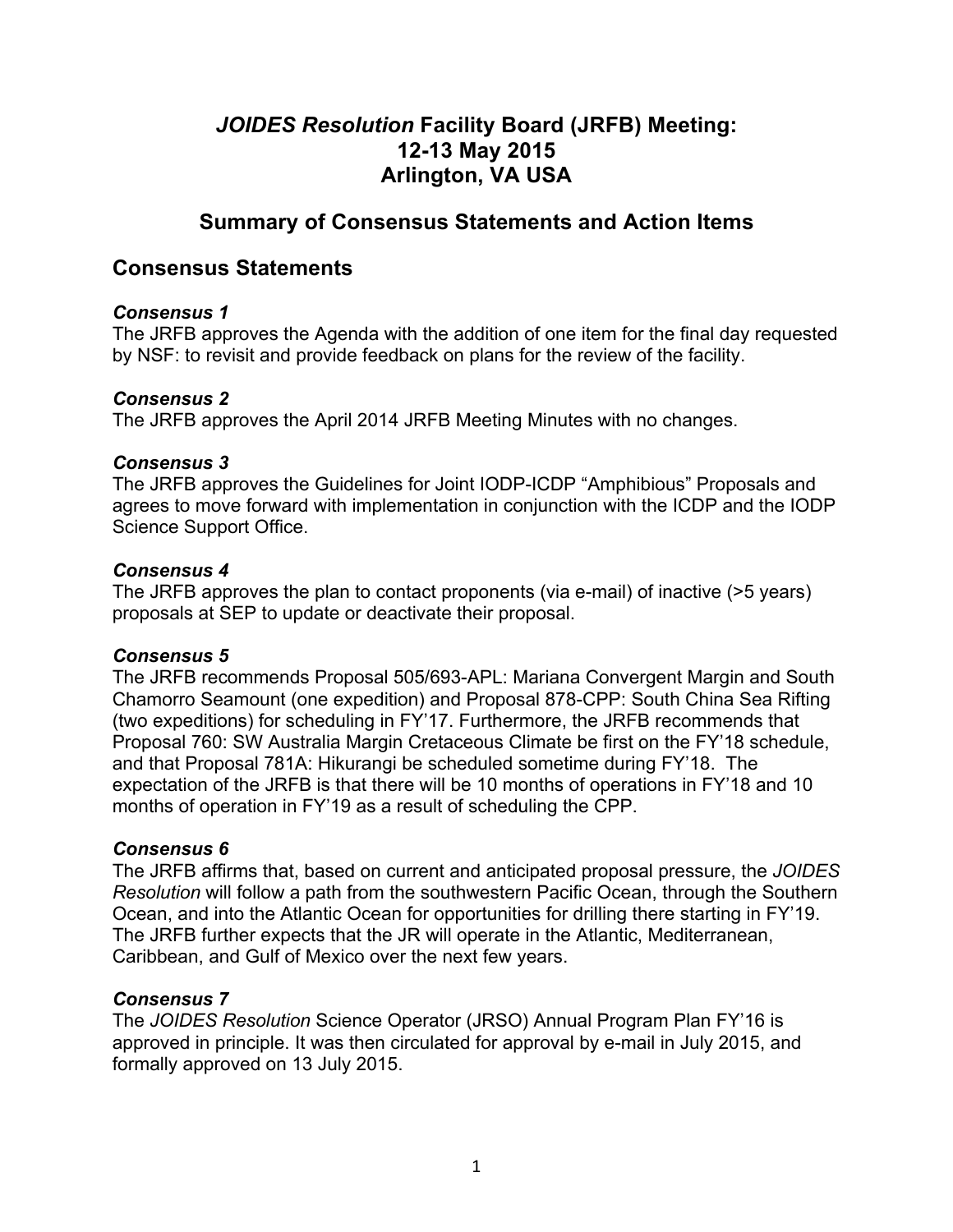#### *Consensus 8*

The JRFB recommends that the moratorium period for each expedition be a maximum of 18 months post the end-of-expedition.

#### *Consensus 9*

The Science Support Office Annual Program Plan FY'16 is approved in principle. A final plan will be circulated for approval by e-mail in July 2015.

#### *Consensus 10*

The JRFB approves the appointment of Anthony Koppers as its next Chair beginning on 1 October 2015.

#### *Consensus 11*

The JRFB thanks Susan Humphris and Heiko Pälike for their service in the early years of the JRFB.

## **Action Items**

#### *Action Item 1*

A small working group (Holly Given, Christina Ravelo, Dave Mallinson, Dave McInroy, and Nobu Eguchi) will work to review and clarify the Proposal Submission Guidelines.

#### *Action Item 2*

A small working group (Dave Mallinson, Anthony Koppers, and Mike Coffin) will work to review, clarify, and refine the Site Characterization Guidelines.

#### *Action Item 3*

Susan Humphris will draft e-mails to proponents who have proposals at SEP that have been inactive for 5 years or more. The email will ask if the proponent is planning to update their proposal, and if they respond that they will not, the SEP will deactivate the proposal. The exception is Proposal 705: Santa Barbara Basin Climate Change, which will be deactivated because implementation is impractical.

#### *Action Item 4*

The JRFB Chair will request that ECORD and CIB approve the moratorium statement by e-mail.

#### *Action Item 5*

A subgroup consisting of Heiko Pälike, Anthony Koppers, and Jamie Allan will consider Data Development issues and the path forward for IODP data.

#### **Action Item 6**

The chairs of the Facility Boards will request nominations from the curators for three positions on the CAB. The recommendations for the new members will be circulated to all three Facility Boards for approval.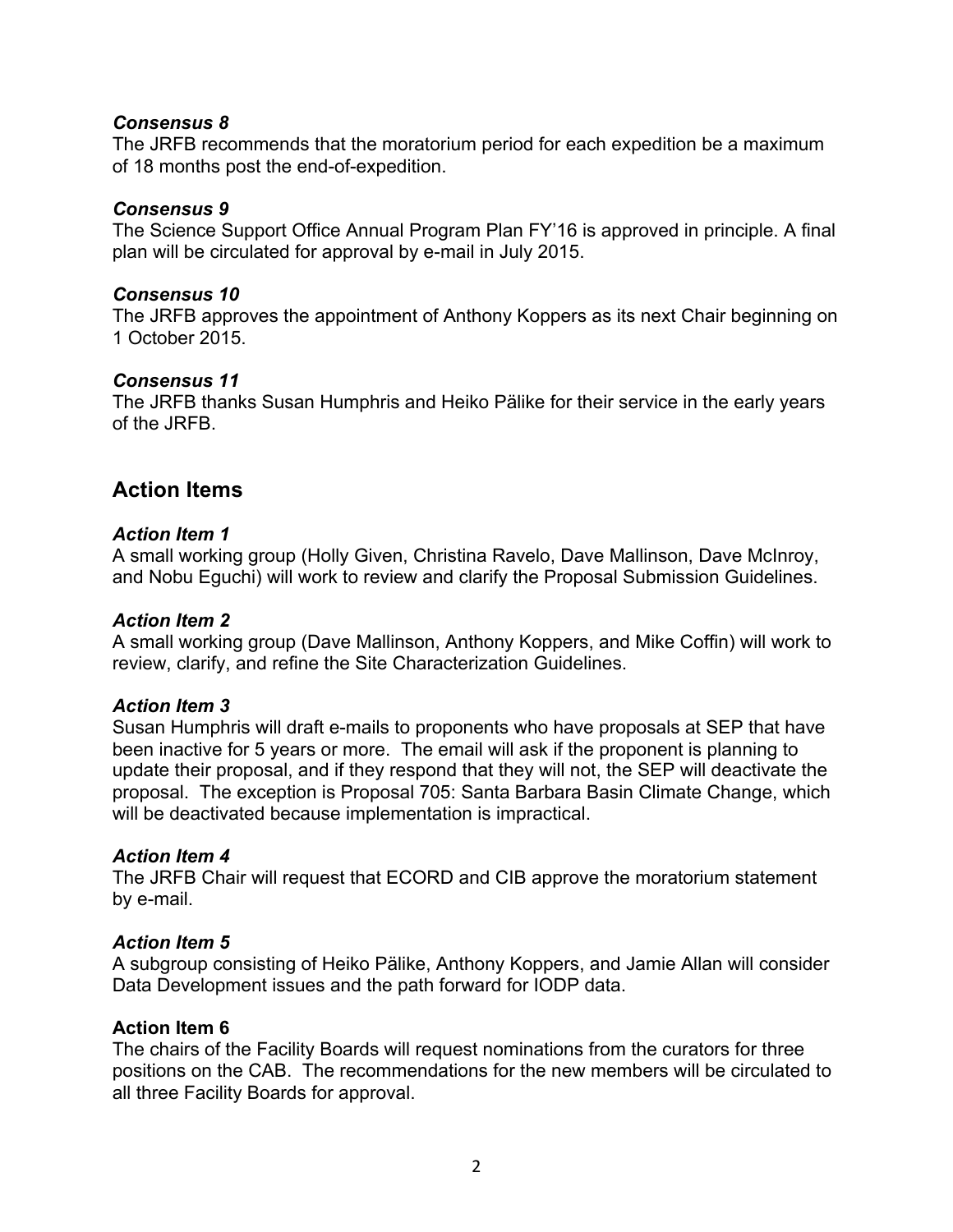#### **Action Item 7**

The JRFB Chair will request that USSSP solicit applications for the JRFB science member replacements for Heiko Pälike and Susan Humphris. Recommendations from this process will be circulated to the JRFB for approval.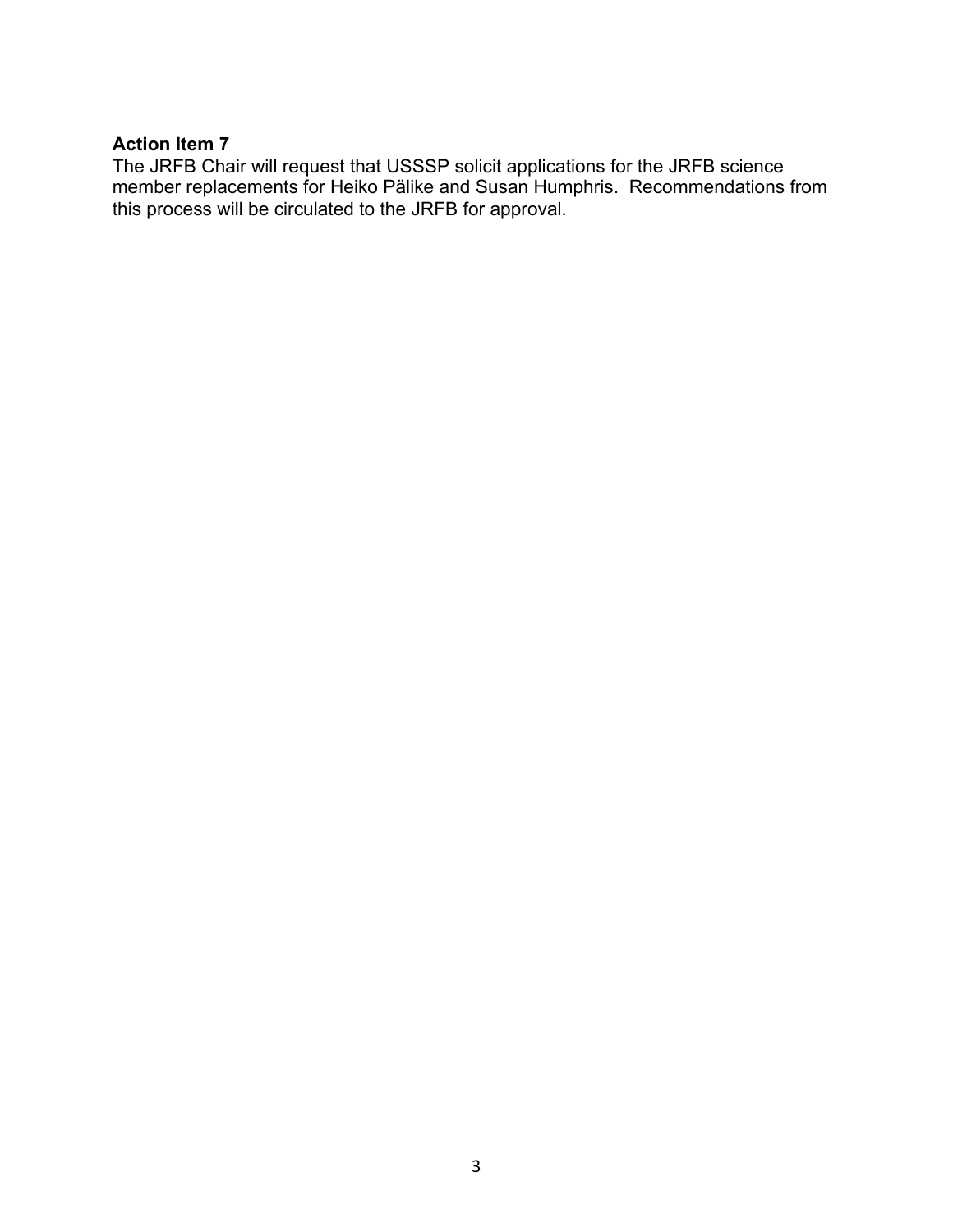# *JOIDES Resolution* **Facility Board (JRFB) Meeting Roster: 12 – 13 May 2015 Arlington, VA USA**

*JOIDES Resolution* Facility Board – JRFB James Allan **National Science Foundation, USA**<br>Brijesh Bansal Ministry of Earth Science, India Brijesh Bansal Ministry of Earth Science, India<br>Gilbert Camoin ECORD Management Agency, ECORD Management Agency, CEREGE, France Mike Coffin University of Tasmania, Australia Marcio Silva Coord. de Aperfeiçoamento de Pessoal de Nivel (CAPES), Brazil Gil Young Kim Korea Inst. of Geosc. and Mineral Res. (KIGAM), Republic of Korea Shujun Zhang<sup>1</sup> Administrative Centre for China's Agenda 21, China Brad Clement *JR* Science Operator (JRSO), Texas A&M University, USA<br>Ryo Anma **University of Tsukuba, Japan** University of Tsukuba, Japan Susan Humphris, Chair Woods Hole Oceanographic Institution, USA Anthony Koppers Oregon State University, USA Heiko Pälike University of Bremen, Germany Christina Ravelo University of California Santa Cruz, USA Australian National University, Australia *Liaisons* Keir Becker **IODP Forum Chair, University of Miami, USA**<br>David McInroy<sup>2</sup> ECORD Science Operator (ESO), British Geo ECORD Science Operator (ESO), British Geological Survey, UK Holly Given IODP Science Support Office, Scripps Institution of Oceanography, USA<br>Karsten Gohl ECORD Facility Board Chair, AWI-Bremerhaven, Germany ECORD Facility Board Chair, AWI-Bremerhaven, Germany Barry Katz **EPSP Chair, Chevron Corporation, Houston, TX, USA**<br>Dick Kroon SEP Co-Chair, The University of Edinburgh, UK SEP Co-Chair, The University of Edinburgh, UK Shin'ichi Kuramoto Center for Deep Earth Exploration (CDEX), JAMSTEC, Japan Dave Mallinson SEP Co-Chair, East Carolina University, USA *Observers* Jamie Austin Incoming IODP Forum Chair, University of Texas at Austin, USA Rita Bauer IODP Science Support Office, Scripps Institution of Oceanography, USA Carl Brenner USSSP, Lamont-Doherty Earth Observatory, Columbia University, USA<br>David Divins Consortium for Ocean Leadership, USA Consortium for Ocean Leadership, USA Nobu Eguchi CDEX, JAMSTEC, Japan Nadine Hallman ECORD Management Agency, CERGE, France Stuart Henrys New Zealand IODP Coordinator, ANZIC<br>Bob Houtman National Science Foundation, USA National Science Foundation, USA John Jaeger **US Advisory Committee, University of Florida, USA** Thomas Janecek National Science Foundation, USA Mitch Malone JRSO, Texas A&M University, USA Sugiyama Masato NOAA/OAR International Activities Office (JAMSTEC Fellow), Japan Sidney Mello Universidade Federal Fluminense, CAPES, Brazil Rick Murray National Science Foundation, USA IODP Section Chair, J-DESC, Tohoku University, Japan Eisho Sato Ministry of Ed., Culture, Sports, Science and Technology (MEXT), Japan Angela Slagle USSSP, Lamont-Doherty Earth Observatory, Columbia University, USA Meagan Thompson National Science Foundation, USA<br>Shouting Tuo 10DP-China Office, Tongji Universit Shouting Tuo **IODP-China Office, Tongji University, China**<br>Dominique Weis ECORD Sci. Sup. and Advisory Com. (ESSA Dominique Weis ECORD Sci. Sup. and Advisory Com. (ESSAC), Univ. of Brit. Columbia<br>Michiko Yamamoto IODP Science Support Office. Scripps Institution of Oceanography. US IODP Science Support Office, Scripps Institution of Oceanography, US

<sup>&</sup>lt;sup>1</sup> Alternate for Qing Sun

<sup>&</sup>lt;sup>2</sup> Alternate for Robert Gatliff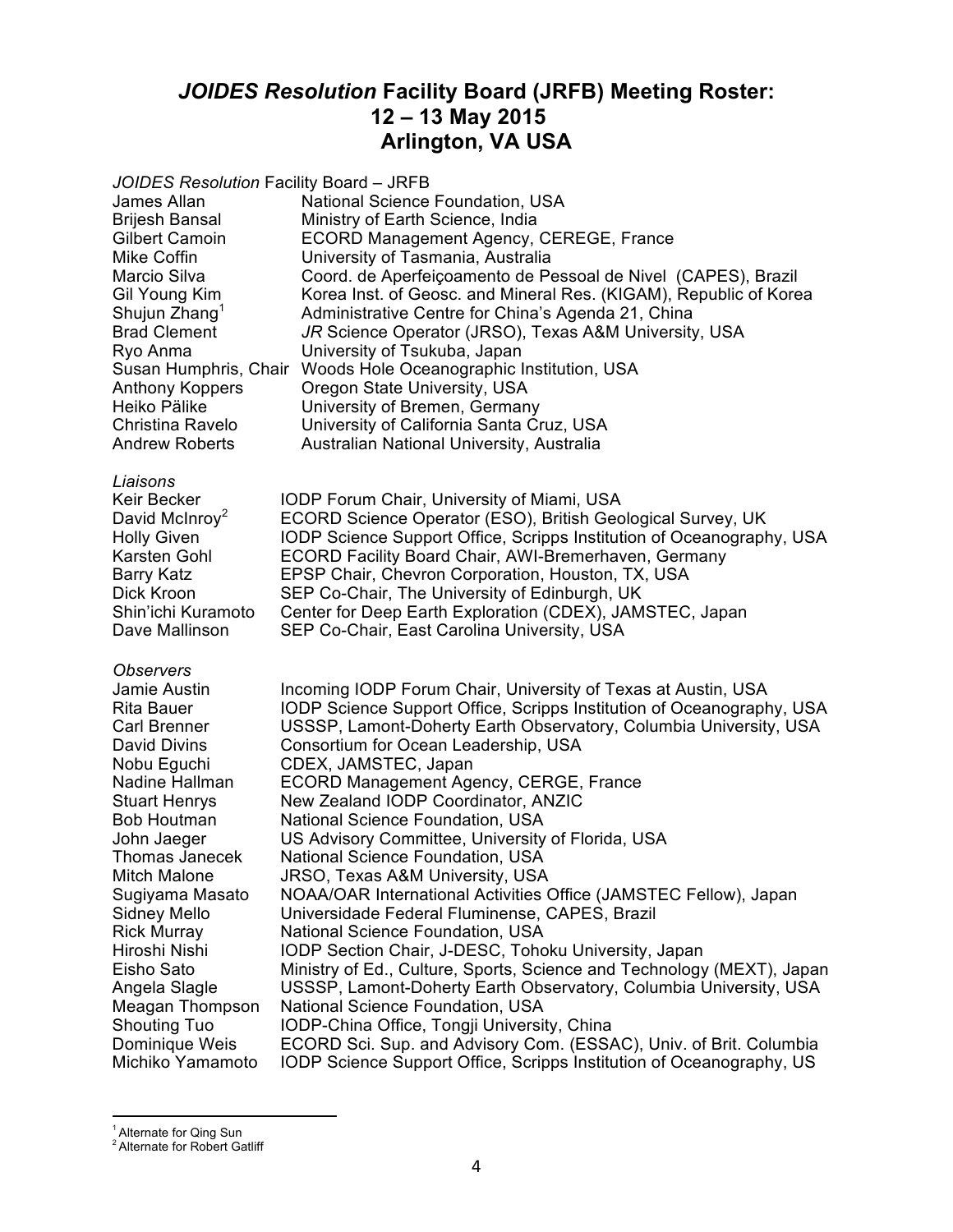# *JOIDES Resolution* **Facility Board Meeting Notes: 12-13 May 2015 Arlington, VA USA**

**Tuesday 12 May 2015 08:30-18:00**

## **1. Welcome and Introductions**

*JOIDES Resolution* Facility Board (JRFB) Chair Susan Humphris welcomed the group and reviewed the rules of engagement, confidentiality policy, and conflict of interest management for this meeting. She also asked for self-introductions by all members, liaisons, and observers.

## **2. Approval of Agenda**

Susan Humphris requested consensus to approve the agenda. Jamie Allan, NSF Program Manager, requested the addition of an item to gather opinions about and changes to the JR Facility Review Process, as he would present it later that day. Susan received consensus to approve the agenda with this revision.

### *Consensus 1*

The JRFB approves the Agenda with the addition of one item for the final day requested by NSF: to revisit and provide feedback on plans for the review of the facility.

# **3. Approval of April 2014 JRFB Meeting Minutes**

Susan Humphris asked if the members had recommended changes. None were voiced.

#### *Consensus 2*

The JRFB approves the April 2014 JRFB Meeting Minutes with no changes.

## **4. National Science Foundation (NSF) Report**

Rick Murray, NSF's new Ocean Science Division Director, presented a summary of the Sea Change: 2015-2025 Decadal Survey of Ocean Sciences (DSOS) report by the National Research Council / National Academy of Sciences. He distributed copies of the NSF reply to DSOS, which was released 11 May. Rick noted that the US science and legislative communities hold reports from the National Academy of Sciences in the highest esteem, and that the NSF Director recently stated that National Academy of Sciences reports are the standard by which the NSF will move forward.

Within this Decadal Survey Report, the IODP is noted to be high in cost, but also of high relevance in five of the eight areas of priority study selected by the survey. Rick summarized the following options for the IODP to address the Decadal Survey's recommended 10% cut in operating costs:

- Raise more revenue from international partners
- Increase external funding for operations (e.g. Complementary Project Proposals -CPPs)
- Reduce costs for operating by reducing program funded science services
- Reduce the number of expeditions per year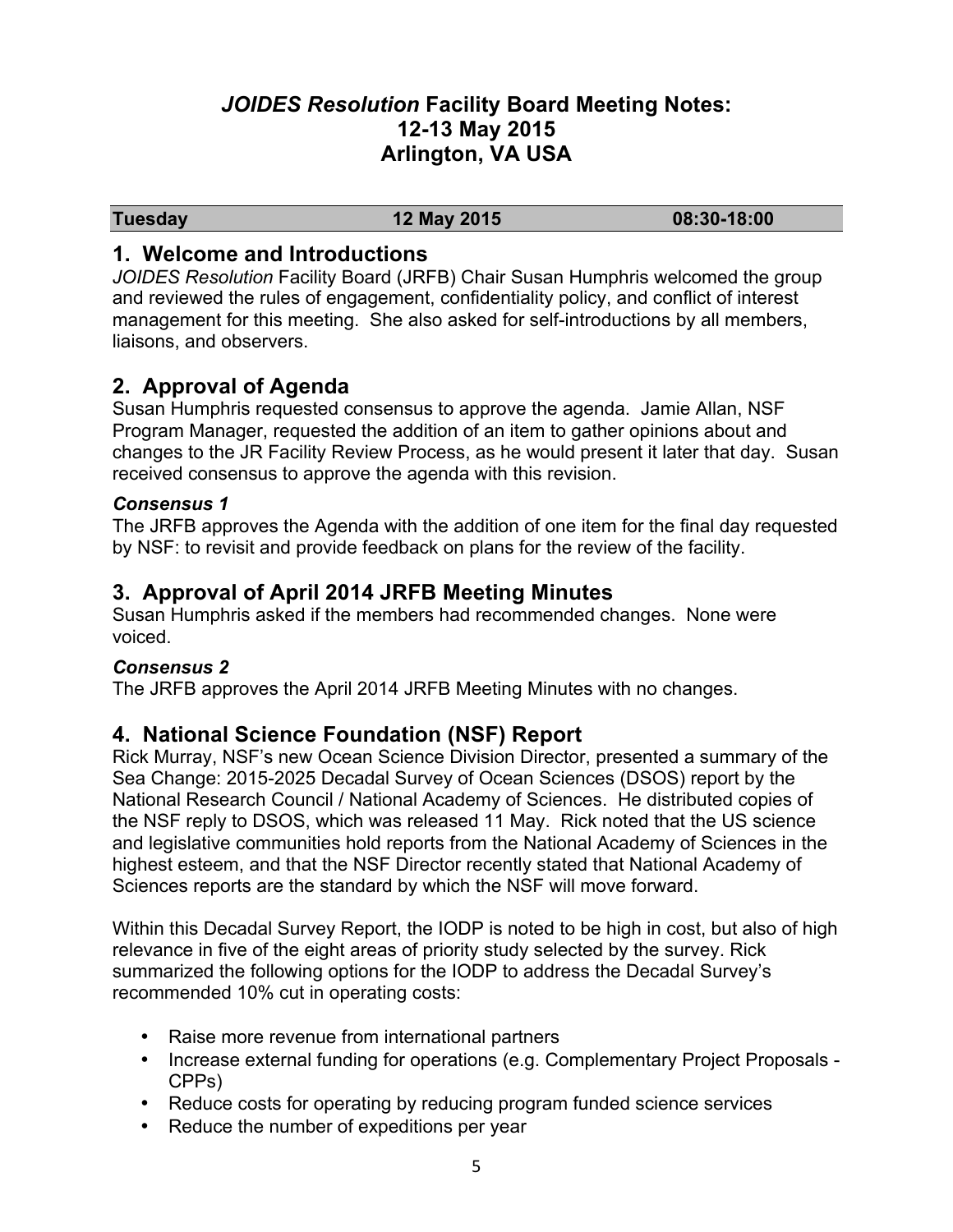The first two options are what the IODP is most interested in, and is, pursuing. Rick pointed out that if the IODP makes no progress by 2018, funding discussions regarding scientific ocean drilling will become quite pointed.

Brijesh Bansal, JRFB Partner Member for India, agreed that it is a good idea to enhance CPP contributions. Anthony Koppers, JRFB Science Member, pointed out that CPPs had scientists' support because the plan was to get more expeditions by increasing outside funds. However, NSF had indicated that if new money is brought in, the IODP budget wouldn't necessarily increase; those funds could go elsewhere in the Ocean Science Division (OCE). Rick stated that OCE is trying to codify the distribution of funds such that a significant portion of the money saved would be retained within IODP.

Heiko Pälike, JRFB Science Member, pointed out that a significant component of the historic increase in IODP costs was the price of oil. Rick agreed, but he clarified that NSF is looking beyond fuel costs. They are looking for structural changes to capitalize on lower costs.

Jamie Allan then presented his review of IODP financial forecasts. He announced the new five-year award of the United States Science Support Program (USSSP) to Lamont-Doherty Earth Observatory (LDEO) and thanked the Consortium for Ocean Leadership (COL) for heading the USSSP office for the past three decades.

Jamie pointed out that the IODP has seen significant cost savings from previous efforts including:

- Selecting Texas A&M University as the JR Science Operator
- Limiting logging services on the JR
- Coordinating the geographic scope of yearly operations to produce fuel savings
- Removing the fuel price contingency from the JRSO facility budget.

Jamie noted that the NSF is hoping for a 50% increase (roughly) from the IODP member partners, starting in 2020, to restore the balance to the 50-50 (US-International Partner) funding distribution of the Ocean Drilling Program (ODP: 1985-2002).

Karsten Gohl, the European Consortium for Ocean Research Drilling (ECORD) Facility Board Chair, asked why NSF didn't call for an immediate increase from international partners? Jamie pointed out that the plan uses surplus and CPP funds to pre-fund deficits and cover operational risks (e.g. fuel price increases, loss of drill string) prior to 2020. However, NSF would welcome international partners willing to increase their share in the base funding costs. Although Jamie pointed out that additional cost decreases from reduced services and operations is an option as well, Rick respectfully suggested that the JRFB be cautious, as this type of cut could lead to reduced contributions from the international community. Jamie provided a good example of an acceptable risk that resulted in a significant cost savings (the implementation of drill casing strings with re-entry capability).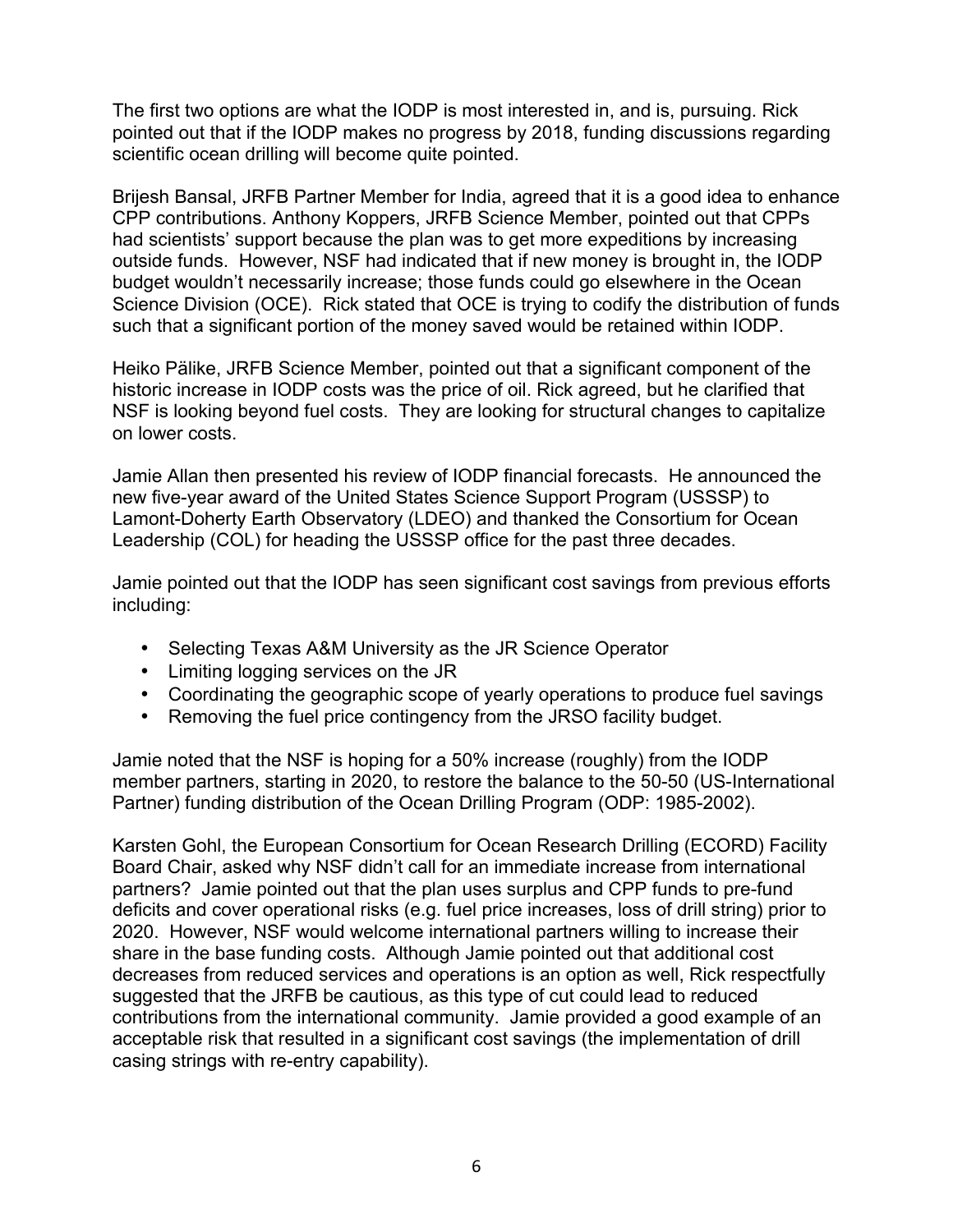## **Draft Plan for the JR Facility Review**

Jamie then presented a draft plan for the annual and mid-year  $3<sup>rd</sup>$  year) reviews of the JR Facility, which are scheduled for February 2016, to be performed in consultation with the JRFB. These reviews are required now that the management of the JR Facility is under NSF. Jamie noted that if the JRSO reviews well, their contract could be renewed rather than re-competed. Jamie asked the Facility Board members for input on the planned reviews, and Susan Humphris asked the Facility Board to think of a combination of revenue increases or cost savings that might be appropriate to present to NSF.

## **Follow on Discussion of the Draft Plan for the JR Facility Review (from Day 2)**

In their follow on discussion, the attendees of the JRFB provided the following suggestions to NSF regarding the content and membership of the JR Facility Review:

- The review should examine the role and effectiveness of the JR Facility Board.
- The review should examine the effectiveness of and funding for Education and Outreach.
- The review should include JRSO's self-assessment and areas of improvement.
- The review panel should include international panel members.
- The review should relate to the new program only.
- The review panel should remain consistent (with small variations) for future reviews.

Holly Given, the IODP Science Support Office (SSO) Director, asked Jamie whether the SSO had a role in the JR Facility Review. He stated that, while technically, the review is of the JR Facility only, there is potential overlap and linkage between the facility and the support office.

# **5. Science Support Office Report**

Holly Given presented a summary of activities and accomplishments at the Science Support Office since April 2014. Her highlights were:

- High proposal submission volume for the first three deadlines and a much lower submission volume for 1 April 2015
- Continued high data file submission volume to the SSDB
- Increased proprietary data requests, which led to a clarification of the confidentiality policies for data and proposals
- Continued reasonable deactivation rates for proposal reviews at Science Evaluation Panel (SEP) meetings.

Susan Humphris stated that the JRFB (via the SEP) might have caused the SSDB file submittal increase by permitting only one proposal revision and the requirement to have all data available for review at that time. This resulted in proponents being more diligent in submitting their data. Anthony Koppers also pointed out that the SEP and Environmental Protection and Safety Panel (EPSP) are requiring more alternate sites, so proponents are submitting data for alternate sites as well.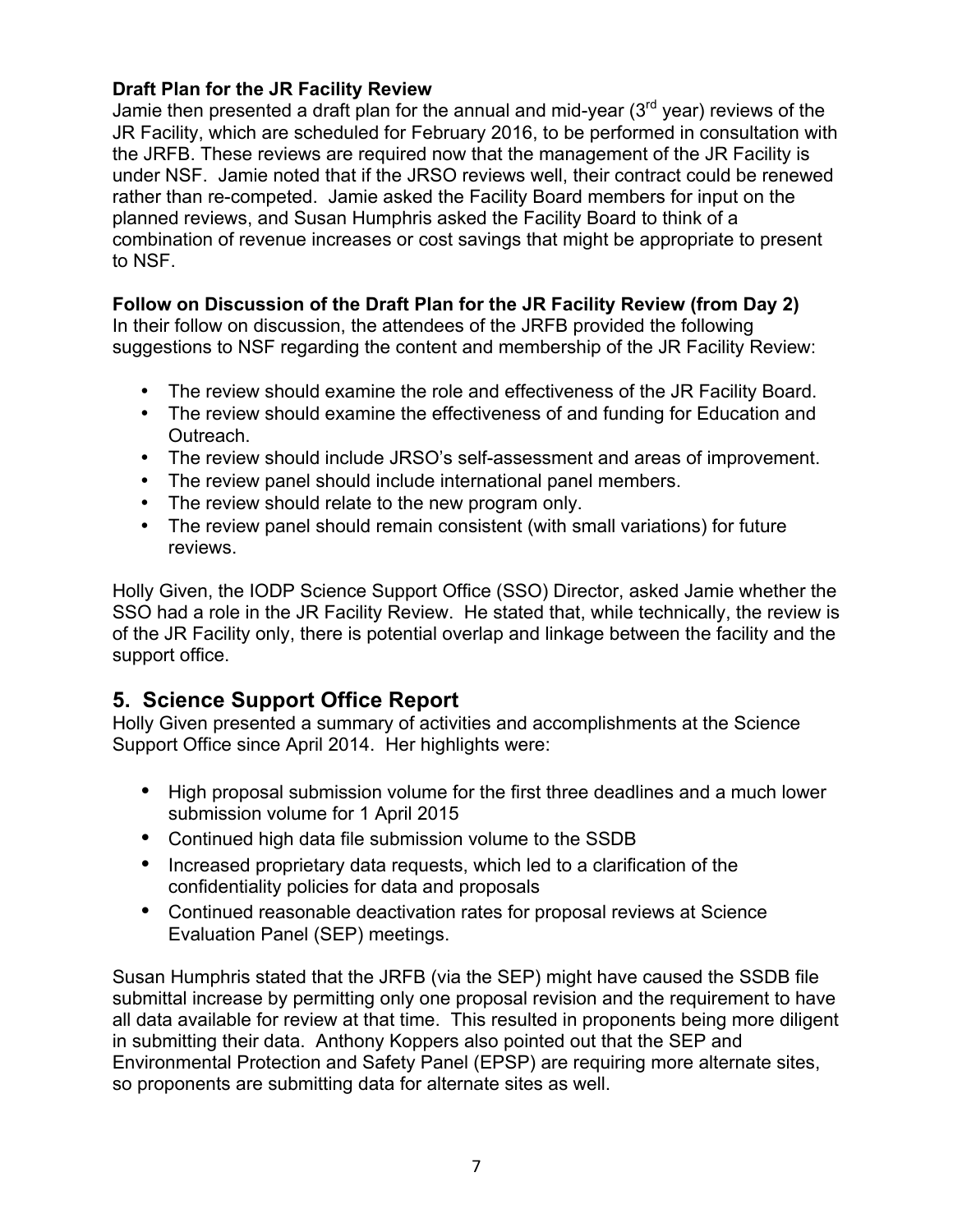# **6. IODP Forum Report**

Keir Becker, outgoing Forum Chair, summarized progress toward the IODP Science Plan and introduced Jamie Austin as the incoming Forum Chair. He noted that the next Forum meeting will review Education and Outreach activities, and that there will not be an International Continental Drilling Program (ICDP) representative at the Forum meeting, but that he will attend the next ICDP meeting.

# **7. Facility Board Reports**

**ECORD –** Karsten Gohl reported the following items from the March 2015 ECORD Facility Board (E-FB) meeting:

- A summary of the status of the Mission-Specific Platform (MSP) proposals at the March 2015 E-FB meeting. Karsten noted that, as a result of their careful balance between low, medium, and high cost expeditions, ECORD will implement only one more high cost expedition through the end of this IODP phase (2023).
- A summary of E-FB membership changes; including an increase of the Science Board member number to six, creation of a new Vice-Chair position to help decrease the chair's travel burden, and naming of Gille Lericolais and Dominique Weis as the E-FB Chair and Vice-Chair, respectively, starting January 2016.
- The acceptance of the MSP Third-Party Tools and Instruments Policy and the endorsement of the IODP-ICDP Guidelines on Amphibious Drilling Proposals (ADPs).
- The schedule for their next meeting as 15-16 June 2016 in Belgium (likely Brussels).

*Chikyu* **–** Nobu Eguchi, JRFB Liaison for CDEX/JAMSTEC<sup>3</sup> (standing in for *Chikyu* IODP Board (CIB) Chair, Yoshiyuki Tatsumi), reviewed CIB consensus items from their July 2014 and March 2015 meetings, as well as the progress of *Chikyu* expeditions completed since the last JRFB meeting. Nobu confirmed that the CIB will continue to use the EPSP for riserless expeditions, but the CIB will conduct their own independent review of riser expeditions.

# **8. Policy and Guideline Updates**

# **Proposal Submission Guidelines**

Holly Given stated that the current Proposal Submission Guidelines document was developed at the end of the last program (IODP: 2003-2013). This current version serves both as a tutorial for new proposal submitters, and as the policy document for what happens during review (which, as Dick Kroon, SEP Co-Chair pointed out, is quite complex because we're dealing with three platforms). Unfortunately, the document is getting large and it could be hard for new participants to find information. Holly requested an opinion from this board regarding this document and its effectiveness at meeting the needs of the community.

Christina Ravelo (JRFB Science Member) and Anthony Koppers had both reviewed the Guidelines and agreed to share their notes with Holly. They, along with Heiko Pälike and Nobu Eguchi, expressed the opinion that a summary table (such as

 <sup>3</sup> Center for Deep Earth Exploration at the Japanese Agency for Marine-Earth Science and Technology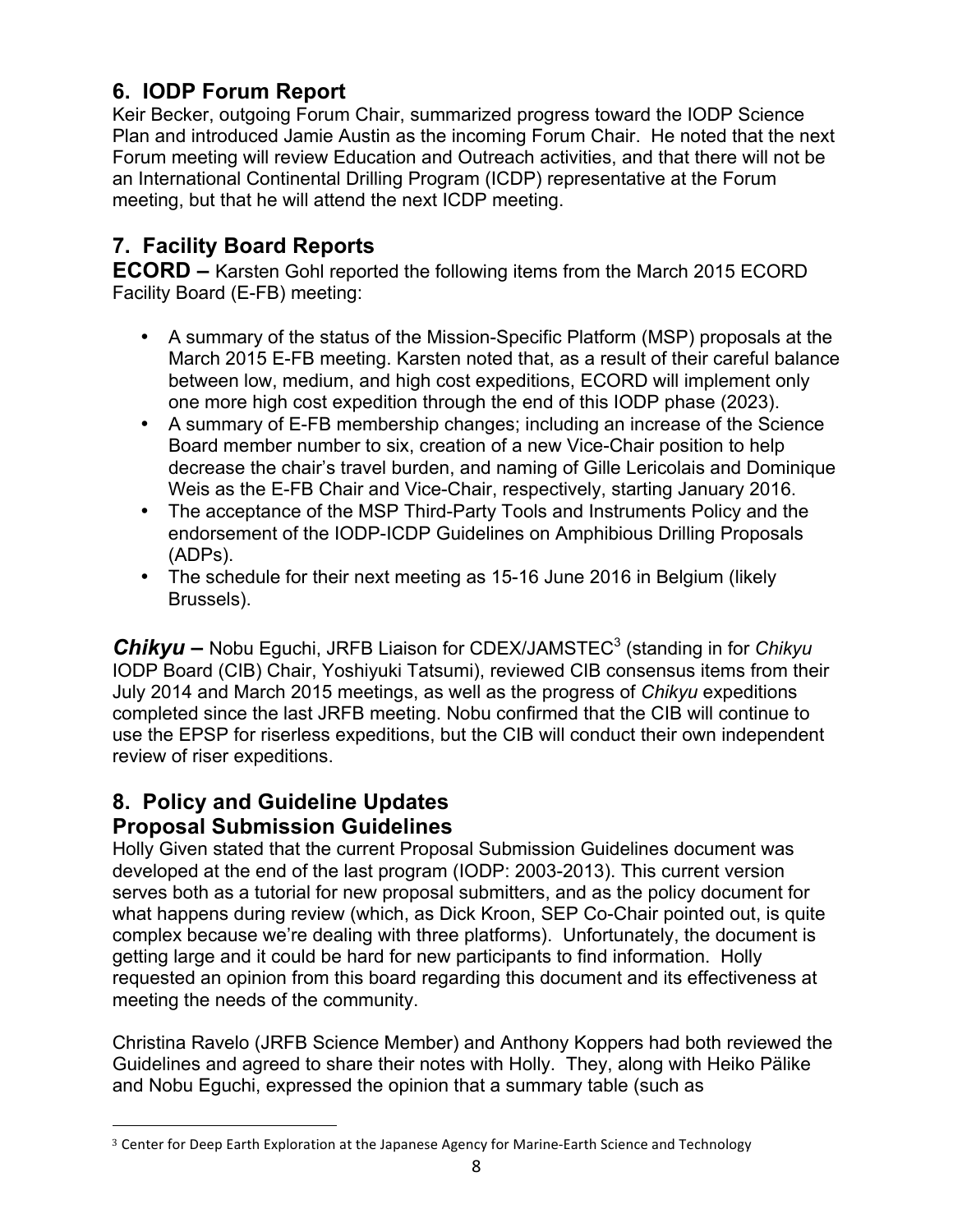https://www.iodp.org/proposal-submission-overview-pdb-v2), cheat sheet, or flow chart would be helpful. Susan Humphris pointed out that previous attempts at a flow chart were too complex to be helpful.

Dick, Barry Katz (EPSP Chair), and Holly suggested that splitting the document (by platform, by type of drilling, or by proposal preparation vs. review rules) might make the individual documents less cumbersome, but would work against the idea of having less documentation.

The Board agreed that an effort should be made to review and clarify this document and Holly Given, Christina Ravelo, Dave Mallinson (SEP Co-chair), Dave McInroy (alternate for Robert Gatliff), JRFB Liaison for the ECORD Science Operator), and Nobu Eguchi volunteered to assist. Jamie Austin requested that this group generate a one or twopage guideline or table that contains callouts to the detailed document.

### *Action Item 1*

A small working group (Holly Given, Christina Ravelo, Dave Mallinson, Dave McInroy, and Nobu Eguchi) will work to review and clarify the Proposal Submission Guidelines.

## **IODP Site Characterization Data Guidelines**

Holly Given requested JRFB input regarding the validity and helpfulness of the Site Characterization Data Guidelines and how the SSO should handle the files submitted in relation to the guidelines. Anthony Koppers stated that the document was in need of review, and Susan Humphris pointed out that it is the SEP's job to set guidelines for data format and evaluation. Barry Katz stated that guidelines should permit enough flexibility to benefit the program, while retaining the ability to work safely. Dave Mallinson countered that, while he would like to remain flexible, permitting a wide range of formats in submitted data places a significant burden on the data reviewers. Dave would like to have a working group review the guidelines to make them more precise and clear, with the goal of pushing the proponents toward data consistency.

Jamie Allan pointed out that flexibility is likely more necessary in the case of proprietary data, which the proponent may not be able to modify in format or style. He also stated that it is critical to have precise site locations, as there is a great preference to drilling in international waters.

### *Action Item 2*

A small working group (Dave Mallinson, Anthony Koppers, and Mike Coffin<sup>4</sup>) will work to review, clarify, and refine the Site Characterization Guidelines.

## **9. Report on SEP Meetings #2 and #3**

Dick Kroon presented a summary of the June 2014 and January 2015 SEP Meetings and asked for JRFB input on how the SEP might improve their meeting process. Dick asked for feedback from the JRFB and the community regarding:

<sup>&</sup>lt;sup>4</sup> JRFB Partner Member for the Australia-New Zealand IODP Consortium (ANZIC)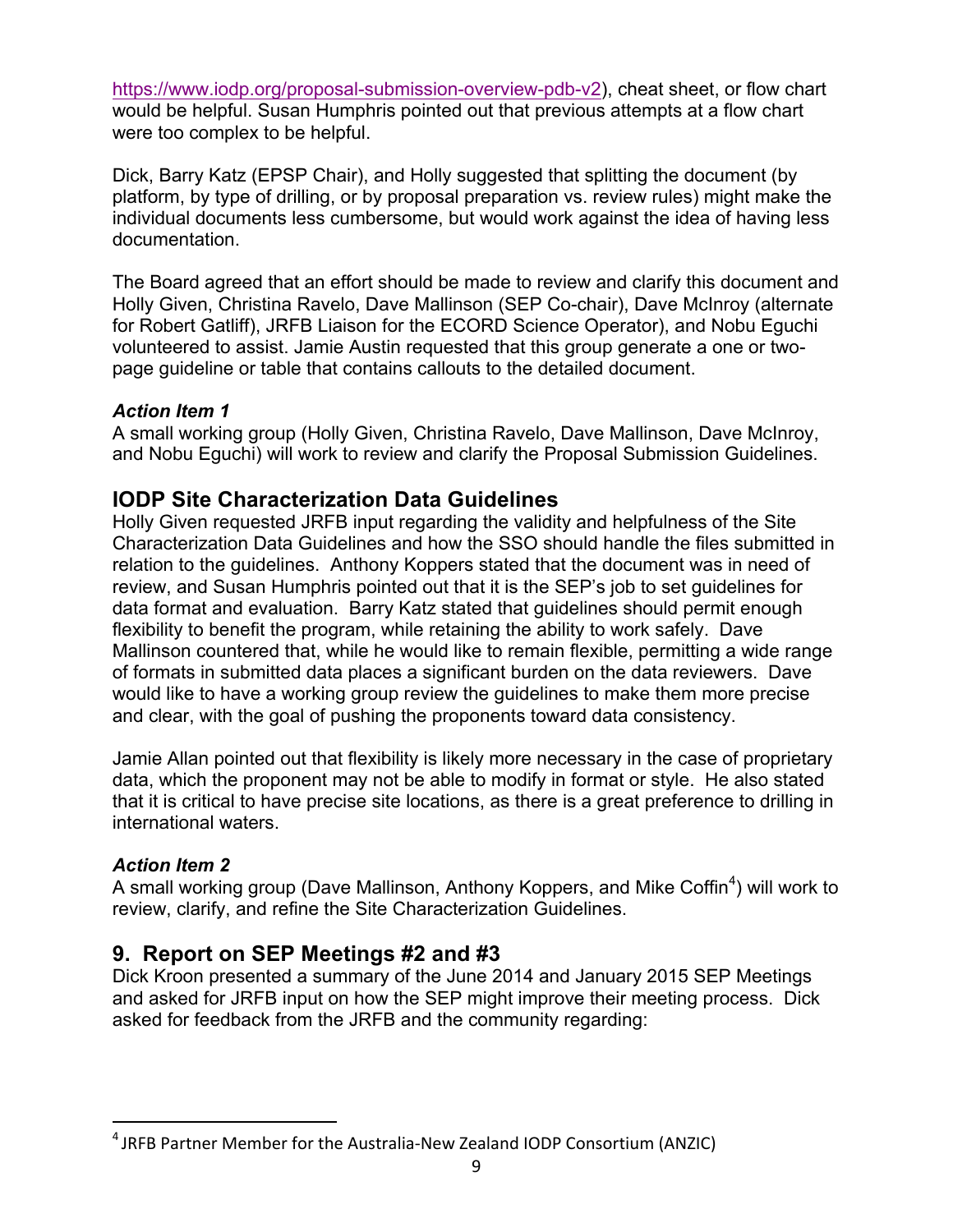- SEP's current rate of proposal deactivation: approximately 1/3 of the submitted proposals were deactivated, but approximately 50% of the deactivated proposals will return as revised proposals.
- SEP strictness of proposal review: is SEP too harsh in their review of standard proposals? With the increasing number of CPPs submitted to the SEP, are they strict enough on CPPs? (SEP strives to review CPPs with the same critical eye as the other proposals.)
- SEPs use of up to five watchdogs (WDs) for each proposal (with the fifth WD reviewing drilling-plan feasibility, where most proposals were failing).

Jamie Allan stated that NSF still considers CPPs to be IODP work, so from the perspective of the NSF, the SEP's level of review is working very well. While CPPs tend to be more exploratory in nature, they must still present good science. In their 2015 meetings, the E-FB and the CIB agreed with the use of the fifth WD.

Dick also highlighted:

- The success of the merged panel.
- A summary of the 2014-2015 proposal evaluation results.
- A list of the proposals submitted on 1 April 2015; noting the small number.
- The implementation of the designation of up to 10 lead proponents.
- The addition of the following topics to the June SEP agenda:
	- $\circ$  Site survey data formats
	- o Implications of national guidelines for seismic data acquisition
	- o Replacement of Dick Kroon as the SEP Co-Chair (Science): the SEP is to recommend a candidate and the JRFB will then review and approve
	- o Communication with and among the SEP members and Co-Chairs

Dick, Gilbert Camoin<sup>5</sup>, and Anthony Koppers discussed the scheduling and financial benefits of proponents submitting proposals for short-term expeditions (less than 2 months).

# **10. Overview of All Proposals at the Facility Board**

Michiko Yamamoto summarized the list of proposals with the SEP and the JRFB.

# **11. Overview of JR Proposals Ready for Scheduling**

Prior to the JRFB discussion of potential schedules, Susan Humphris asked the JRFB members to self-identify direct or potential conflicts. They were:

- Susan Humphris as a proponent on 818.
- Karsten Gohl as lead proponent of 839 and co-proponent on 732
- Mike Coffin as a co-proponent on 860
- Christina Ravelo as co-proponent on 830-APL
- Ryo Anma as a participant in the superfast drilling leg but not a proponent on the currently active proposal.

<sup>&</sup>lt;sup>5</sup> JRFB Partner Member for ECORD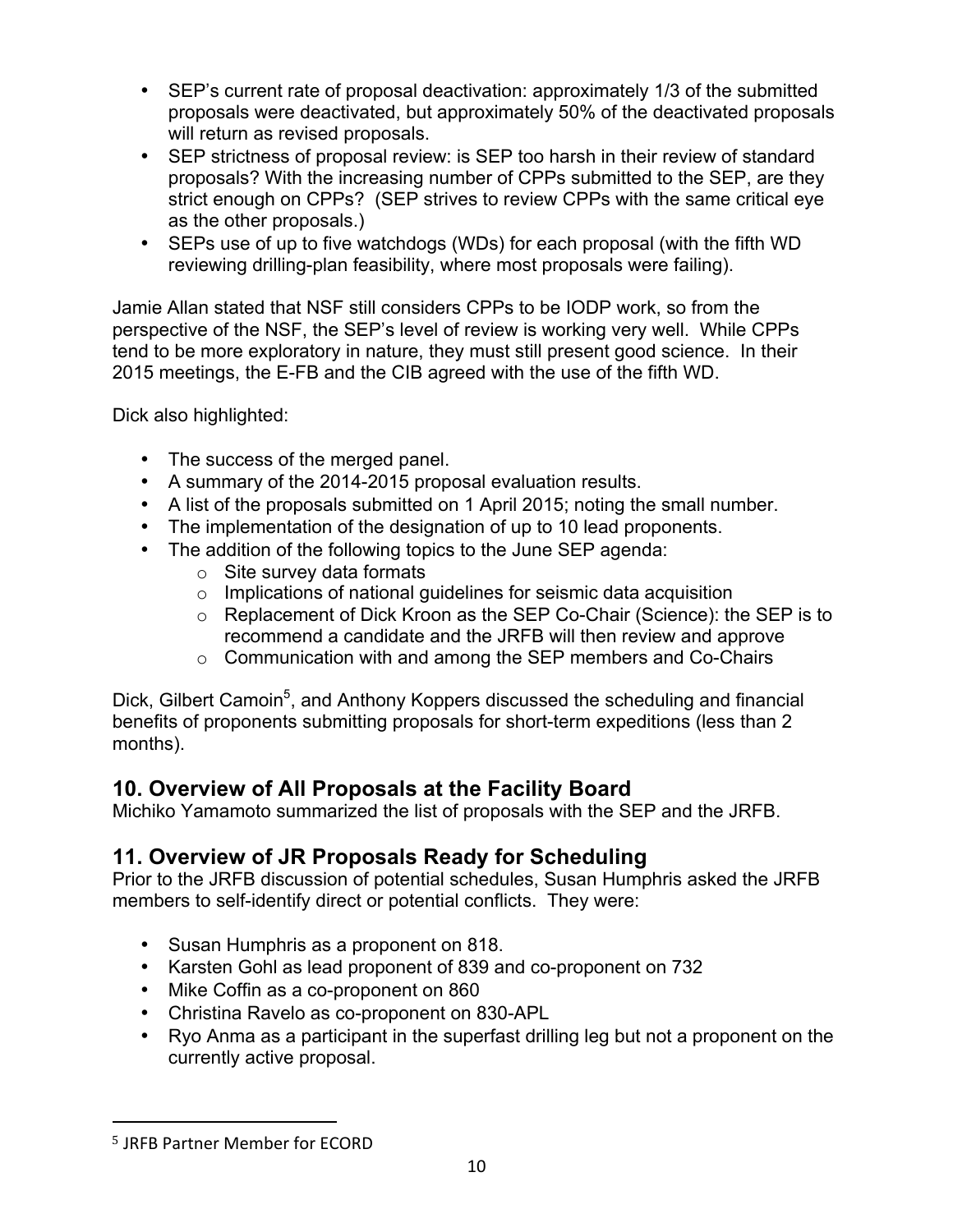Susan directed the conflicted members to remain in the room during Dave Mallinson's proposal review presentation, Mitch Malone's JRSO schedule options presentation, and the general discussion session, but she asked that they not ask questions or provide comments. She added that any conflicted persons on proposals presented in the scheduling options would need to leave the room during the decisions session (tomorrow), and assigned Anthony Koppers as chair for that session.

Dave Mallinson then presented the results of SEP review of proposals ready for scheduling.

# **12. Options for a FY'17 JR Schedule**

Mitch Malone presented the details and rationale for several possible FY'17 schedules.

# **13. Discussion of the FY'17 Scheduling Options**

Susan Humphris led the Board in a discussion of potential schedules, their scientific importance and impact, as well as cost implications. She asked the JRFB to please think about the options and be prepared to state (tomorrow) which schedule they would like to implement in FY'17 to achieve the best science in a cost effective way.

# **14. Guidelines for Joint IODP-ICDP "Amphibious" Drilling Proposals (ADPs)**

Keir Becker reported on the progress of the subcommittee developing guidelines for the joint review of IODP-ICDP Amphibious Proposals. He presented the Guidelines document that was accepted by the EFB and CIB, and said that it would be implemented for the 1 October 2015 proposal deadline if JRFB approved it.

Karsten Gohl asked the subcommittee to clarify who is responsible for core storage and publication costs. While he didn't think it would be a problem, most ADPs would likely be MSPs directed to ECORD.

Brijesh Bansal and Anthony Koppers expressed their concern with the review schedule and how the SEP and ICDP's Science Advisory Group (SAG) will present their evaluations. Keir presented a graphic that illustrated that the entire process would take two to three years, with the workshop step taking the place of an IODP pre-proposal review. And, while the SEP and SAG will see the proposals at separate meetings, they will write a single integrated review to present to the proponent.

Susan called for consensus from the board to approve this concept and looked forward to trying to implement it, as there undoubtedly will be issues along the way.

Christina Ravelo asked Holly Given to comment on the impact on the SSO. Holly stated that we currently have an ADP in the system and it has given the SSO a good view of potential issues. She expressed concerns that SEP decisions would deviate from Keir's graphic (for example, by requesting a revision). She said that new policies and new coding will be needed to address continental site management in the proposal (PDB) and data (SSDB) systems. Holly assured the board that in principle the SSO can implement any requests from the JRFB.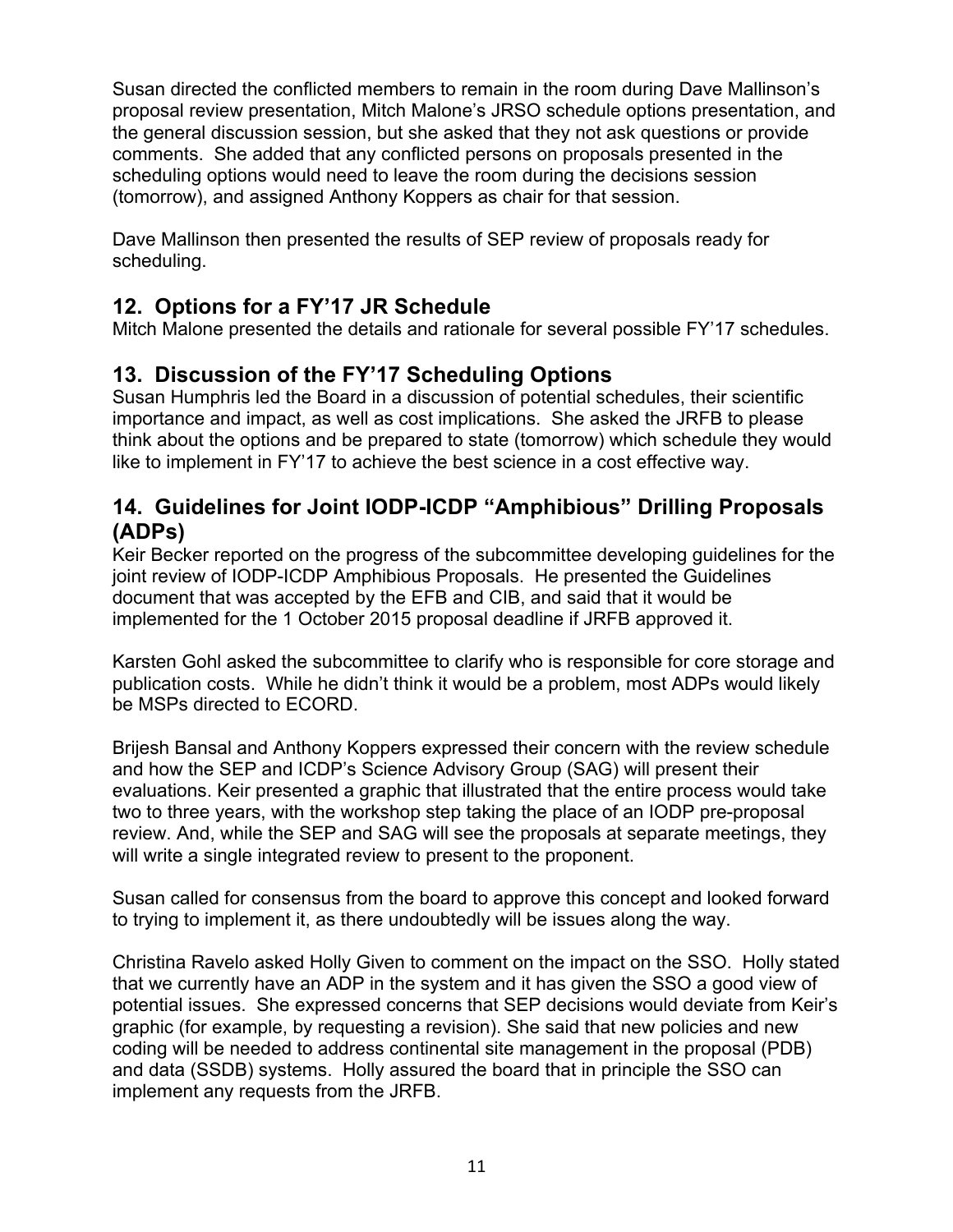Susan received the Board's consensus and their agreement to work on details with the SSO.

## *Consensus 3*

The JRFB approves the Guidelines for Joint IODP-ICDP "Amphibious" Proposals and agrees to move forward with implementation in conjunction with the ICDP and the IODP Science Support Office.

# **15. Retiring Inactive Proposals**

Holly Given presented a list of proposals with no activity for five years or more and asked if the Board wanted to formulate a guideline for removing inactive proposals from the system. Michiko Yamamoto reminded the Board that the last time dormant proposals were culled from the system was four years ago by the Proposal Evaluation Panel (PEP).

The Board agreed that proposals at the Facility Boards may simply be waiting on the ship track or funding and hence should not be deactivated. Proponents of SEP proposals with five years of inactivity should be contacted and asked if they plan a formal response to the last review (formal response options will be identified in the correspondence). If they have no such plans, the proposal will be deactivated.

## *Consensus 4:*

The JRFB approves the plan to contact proponents (via e-mail) of inactive (>5 years) proposals at SEP to update or deactivate their proposal.

## *Action Item 3*

Susan Humphris will draft e-mails to proponents who have proposals at SEP that have been inactive for 5 years or more. Each e-mail will ask if the proponent is planning to update their proposal, and if they respond that they will not, the SEP will deactivate the proposal. The exception is Proposal 705: Santa Barbara Basin Climate Change, which will be deactivated because implementation is impractical.

| Wednesday | <b>13 May 2015</b> | $8:30 - 18:00$ |
|-----------|--------------------|----------------|
|-----------|--------------------|----------------|

# **16. Development of a FY'17 JR Schedule**

Anthony Koppers chaired this session because Chair Susan Humphris was conflicted as noted above. Both Susan Humphris and Mike Coffin were excused from the meeting for this agenda item.

## *Consensus 5*

The JRFB recommends Proposal 505/693-APL: Mariana Convergent Margin and South Chamorro Seamount (one expedition) and Proposal 878-CPP: South China Sea Rifting (two expeditions) for scheduling in FY'17. Furthermore, the JRFB recommends that Proposal 760: SW Australia Margin Cretaceous Climate be first on the FY'18 schedule, and that Proposal 781A: Hikurangi be scheduled sometime during FY'18. The expectation of the JRFB is that there will be 10 months of operations in FY'18 and 10 months of operation in FY'19 as a result of scheduling the CPP.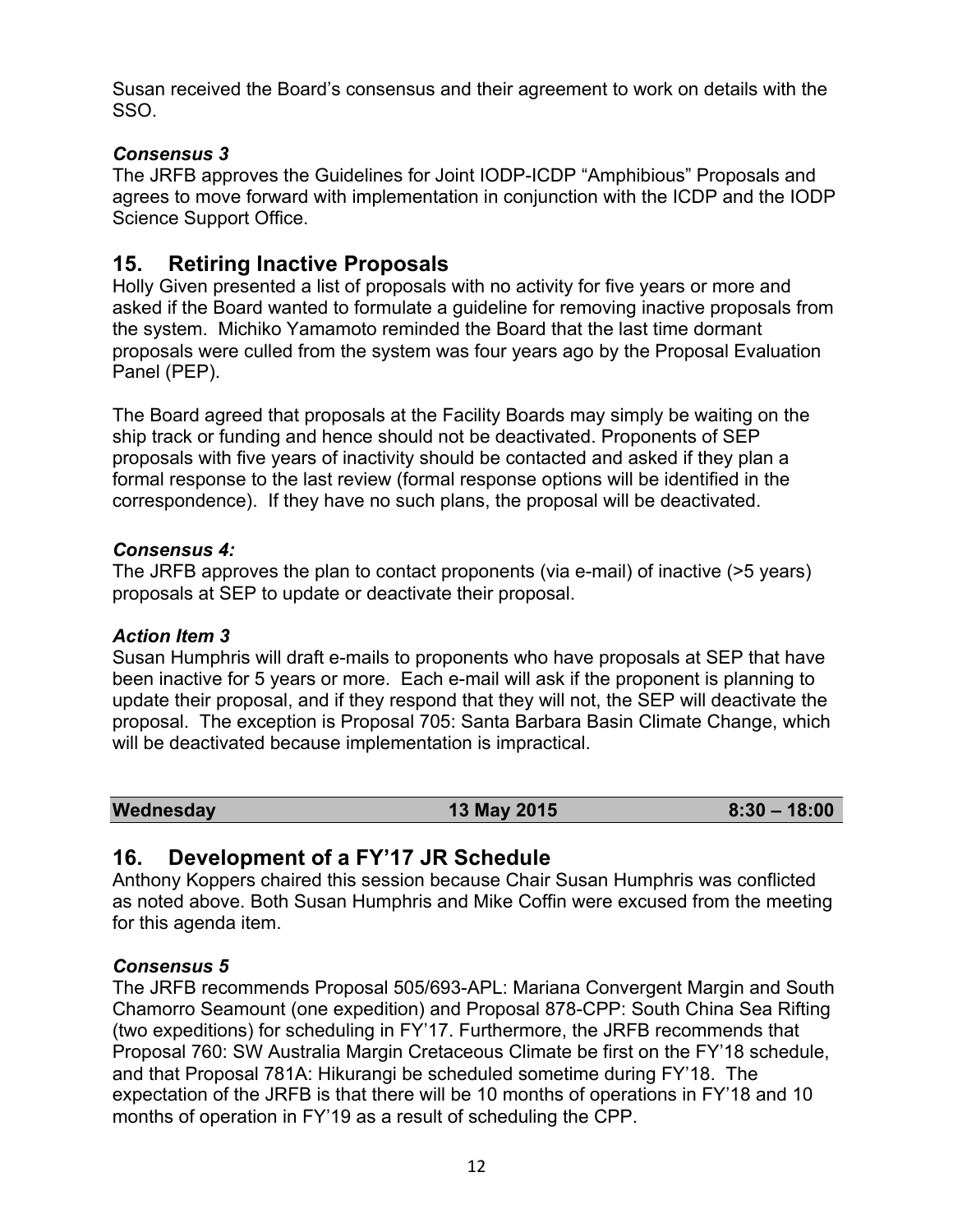# **17. Long-Term Cruise Track of the** *JOIDES Resolution*

#### *Consensus 6*

The JRFB affirms that, based on current and anticipated proposal pressure, the *JOIDES Resolution* will follow a path from the southwestern Pacific Ocean, through the Southern Ocean, and into the Atlantic Ocean for opportunities for drilling there starting in FY'19. The JRFB further expects that the JR will operate in the Atlantic, Mediterranean, Caribbean, and Gulf of Mexico over the next few years.

Susan Humphris asked that meeting attendees keep the selected expeditions confidential, and stated that she will inform proponents of the Board's scheduling decisions within a week. Holly Given pointed out that ALL discussions of proposals are ALWAYS confidential.

## **18. The JR Science Operator Draft FY'16 Annual Program Plan**

Brad Clement, JR Science Operator Member, presented an overview of the JR Science Operator (JRSO) Annual Program Plan. He highlighted the previous four expeditions' successes, and asked the meeting attendees for feedback on the new IODP publications design.

Brad confirmed that NSF would carry the risk for fuel prices and equipment replacement as well as contingency for cost increases exceeding 5%. He also noted that low fuel prices diminish the interest in commercial use of the JR. Therefore, the most likely offprogram work is the core work (XRF scanning) requested by the ICDP program (see Item 24 below).

Jamie Allan reiterated to the Board that NSF has fiduciary responsibility for the JRSO and the SSO, and Susan Humphris reminded the Board that they are approving the activities proposed rather than the details of the budgets. Susan asked that this draft be discussed and approved (in principle) and the group will follow up with a final approval by e-mail.

### *Consensus 7*

The *JOIDES Resolution* Science Operator FY'16 Annual Program Plan is approved in principle. A final plan will be circulated for approval by e-mail in July 2015.

#### **Moratorium Discussion**

Jamie Allan asked the Board to consider if the moratorium period should change in response to the desire for more extensive post-cruise sampling: if so, by how much? At present, one expedition has extended their moratorium period to 1.5 years based on post-cruse sampling. Does the Board feel this is acceptable for proponents who provide external funding for the post-cruise sampling?

Christina Ravelo and Anthony Koppers agreed with Jamie's proposal to limit the moratorium to 18 months maximum. They agreed that it is important to stress to the community their need to reduce the impact to the IODP by finding external sources to fund additional sampling requested, as well as associated core transportation (See Agenda Item 24).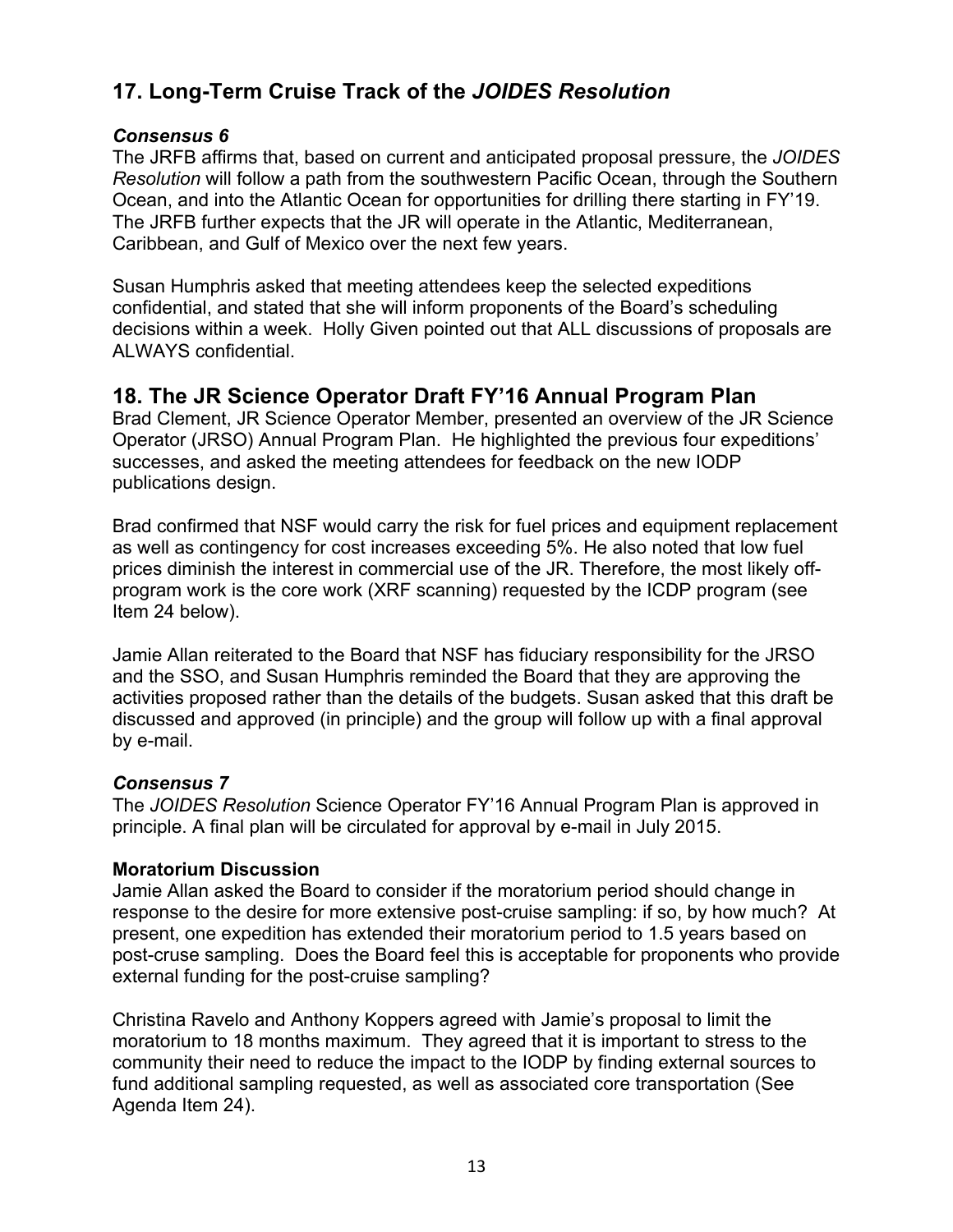### *Consensus 8*

The JRFB recommends that the moratorium period for each expedition be a maximum of 18 months post the end-of-expedition.

### *Action Item 4*

The JRFB Chair will request that ECORD and CIB approve the moratorium statement by e-mail.

# **19. The Science Support Office Draft FY'16 Annual Program Plan**

Holly Given presented a summary of the financial and task aspects of the SSO FY'16 Annual Program Plan. She summarized the SSO supported software and hardware systems, the changes made to these systems in the past year, and the changes planned for the next year. Anthony Koppers commented that considering the limited resources, SSO is moving in the right direction on all software and web site updates/upgrades. Jamie Austin offered to augment the SSO's web site work by coordinating with his staff (as he has institutional support for IODP web work).

Holly noted that the SSO is working with NSF to loosen the general policy regarding reviewer conflicts. Under the current policy, most proponent-recommended reviewers were conflicted because they were co-proponents on some other active IODP proposal. Jamie Allen pointed out that this current policy is far more restrictive than the NSF policy. The better policy would have a reviewer be conflicted only if he/she is a listed proponent for the proposal being reviewed. Susan Humphris agreed that the more restrictive policy is not something we need to continue.

Holly highlighted the SSO's successful management of a cyber-attack, and noted that Jamie Allan requested that an SSO representative attend the NSF Cyber Security Summit in the fall to present the experience as an example of what to do for other people overseeing NSF-related systems.

Jamie Allan expressed support for the increase to the SSO budget relative to FY'15 to support additional requested tasks.

### *Consensus 9*

The Science Support Office FY'16 Annual Program Plan is approved in principle. A final plan will be circulated for approval by e-mail in July 2015.

## **20. Recent Database Development Ideas**

Jamie Allan and Brad Clement summarized current data management and access systems, as well as future data management, publication, and archival options. The ideal system would be easy searchable, machine discoverable, persistent, have a digital object identifier (DOI), and publish the DOI associated with publications (not data). Jamie presented cost concerns, access vs. security issues, and community needs. He also stressed the lack of definition of "archive" as troublesome to all who work with data management. Heiko Pälike, Brad Clement, and Anthony Koppers explained their experience with data extraction tools and archiving, and stressed that these are very complicated processes.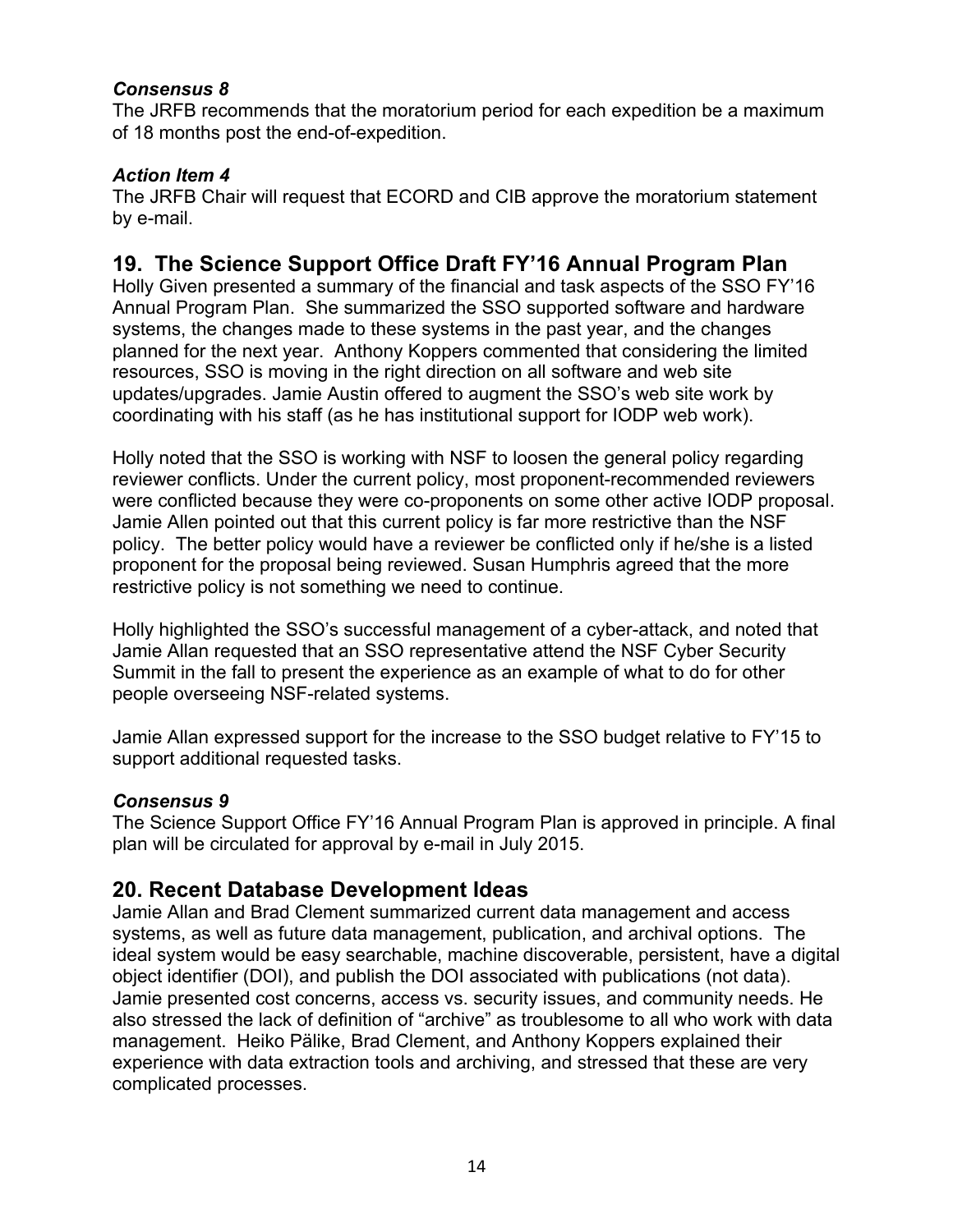Jamie stated that NSF is at the point of discovery, and it's yet to be determined how they will move forward. EarthCube seems to be the only option for movement within NSF and Anthony opined that EarthCube would not be excited about what IODP is proposing. He feels it is critical that the IODP have a deep archive. The publishing world is moving rapidly, and they're moving away from relational databases. It's risky to do nothing.

Susan Humphris asked what the JRFB should do regarding this issue? Susan and Jamie agreed that the Board should follow the issue and continue to develop a perspective over the next several years.

## **Action Item 5**

A subgroup consisting of Heiko Pälike, Anthony Koppers, and Jamie Allan will consider Data Development issues and the path forward for IODP data.

# **21. The Nagoya Protocol: Impacts on IODP Expeditions**

Mitch Malone presented a summary of IODP understanding regarding the Nagoya Protocol to the Convention on Biodiversity, which concerns biological sampling within Exclusive Economic Zones (EEZs). He noted that each signatory country can interpret the protocol differently, and it will be an evolving process. Mitch stated that the JRSO would likely be required to include the specifics of the microbiological study in the *a priori* clearance request, therefore, the proponent must be active in the process of obtaining approval, and having a collaborator in the country of interest might be helpful toward the process of approval.

Unknown items:

- Is approval required for an expedition or for each researcher on the expedition?
- Does this apply to sample requests from the core repositories? Kochi Core Repository was told that researchers could not publish data from analyses of unapproved samples.

The most challenging situations for the IODP will be those expeditions with no microbiological component established at the time their clearance application is placed. Mitch stressed that while the timeline for getting microbiological sampling approvals will be highly variable for each country and will likely not match the timeline for clearance and staffing, we need to identify microbiological studies as far in advance as possible: seven months prior to the expedition will likely be too late to add microbiological sampling. Brad Clement stated that we might have to turn down microbiology sampling proposed in EEZs.

Holly Given mentioned that the program has the mechanism of the PDB site forms to track this early in the process, and Susan Humphris suggested that the SEP should mention this issue to the proponents.

# **22. Are We Effectively Communicating Expedition Opportunities?**

John Jaeger presented the review practices and staffing information obtained in a recent Consortium for Ocean Leadership (COL) study. He summarized how the USSSP reviews expedition staff applications and makes nominations, and he presented the national distribution and levels of experience of applicants.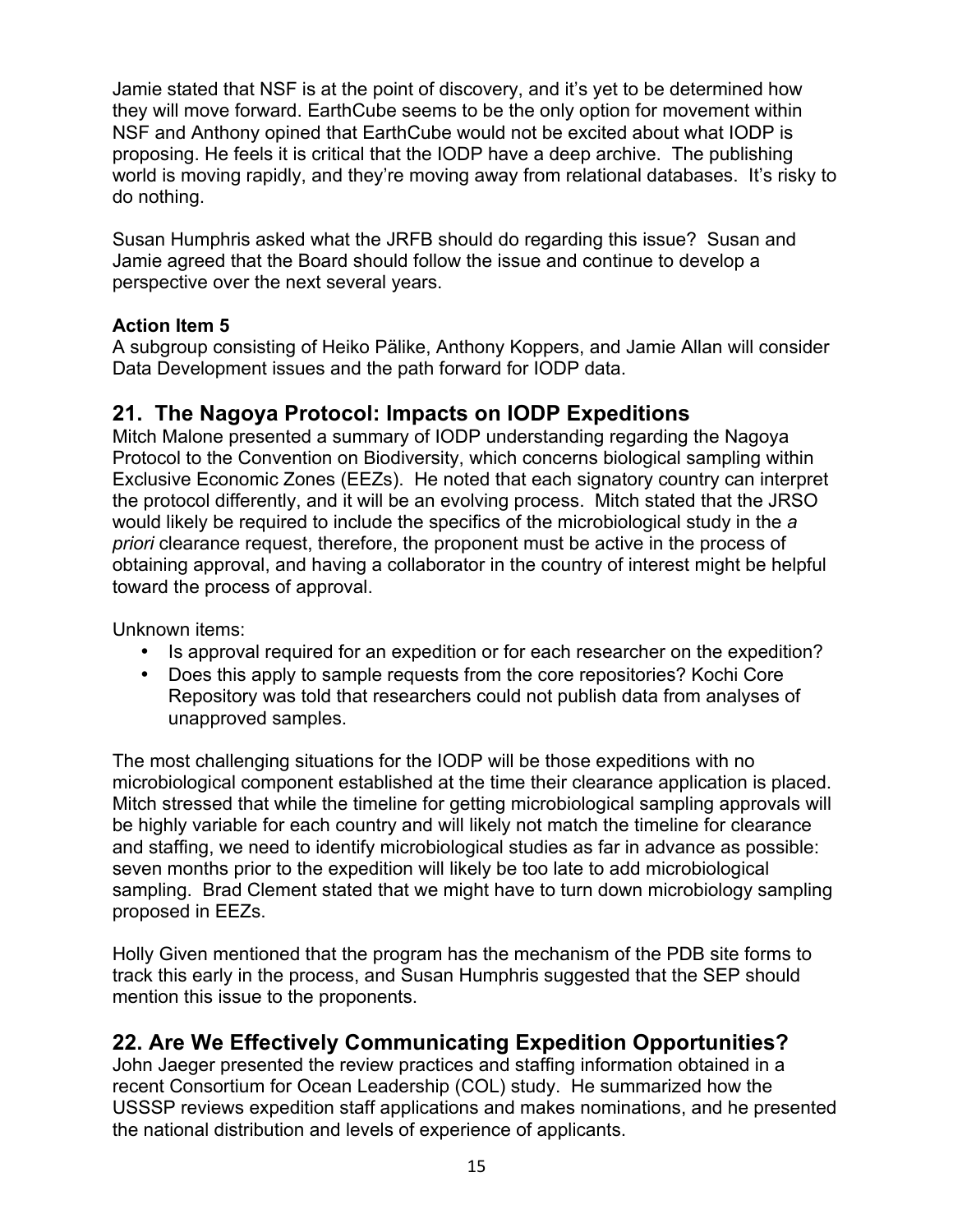Based on this information, the United States Advisory Committee (USAC) requested that:

- The JRSO have the expedition prospectus available at the time the staffing call is circulated, or that the JRSO and/or the expedition Co-Chiefs provide a more detailed description of the scientific objectives critical to each expedition, for USSSP's use in advertising. This detailed description should emphasize the areas of specialization needed on board (approximate number in each role).
- The JRSO provide a better description of the application procedures.
- The JRSO place a description of the philosophy of how expeditions are staffed on their web site, and update it as memoranda of understanding (MOU) are changed.

Susan Humphris has seen COL's video presentation regarding the expedition staffing process and feels that placing this on the web site would also be very helpful. She noted that because staffing is platform-specific, the individual Facility Boards should review the materials used. Mitch noted that the JR has a staffing procedure document (www.iodp.org/program-documents) and suggested this be reviewed and updated.

The JRSO and USSSP have been working to involve the next generation of researchers and scientists in IODP. The challenge is getting them to prepare and present applications sufficient to permit the selection of two to three graduate level or early career scientists for each expedition.

# **23. Membership of Curatorial Advisory Board**

Susan Humphris reviewed the rotation of the Curatorial Advisory Board (CAB), and she stated that all three Facility Boards are responsible for replacing these individuals. The chairs of the Facility Boards (Yoshiyuki Tatsumi, Karsten Gohl, and Susan) will send a joint letter to the repository curators requesting nominations; the individual Boards will approve those nominations. This nomination and approval process will happen via email over the summer.

Susan asked that, when nominating, the curators nominate people who deal with samples and sample requests: people who have experience with conflicts and sample request denials, and people who have experience with requests for archive halves and request for education and outreach purposes. While country affiliations of the members are not assigned, it would be good to have representation from within the repository countries.

### *Action Item 6*

The chairs of the Facility Boards will request nominations from the curators for three positions on the CAB. The recommendations for the new members will be circulated to all three Facility Boards for approval.

# **24. Issues Relating to Shipping of Cores**

Brad Clement presented information and led a discussion of this topic immediately following his presentation on 12 May 2015 (see Agenda Item 18: JRSO Draft Annual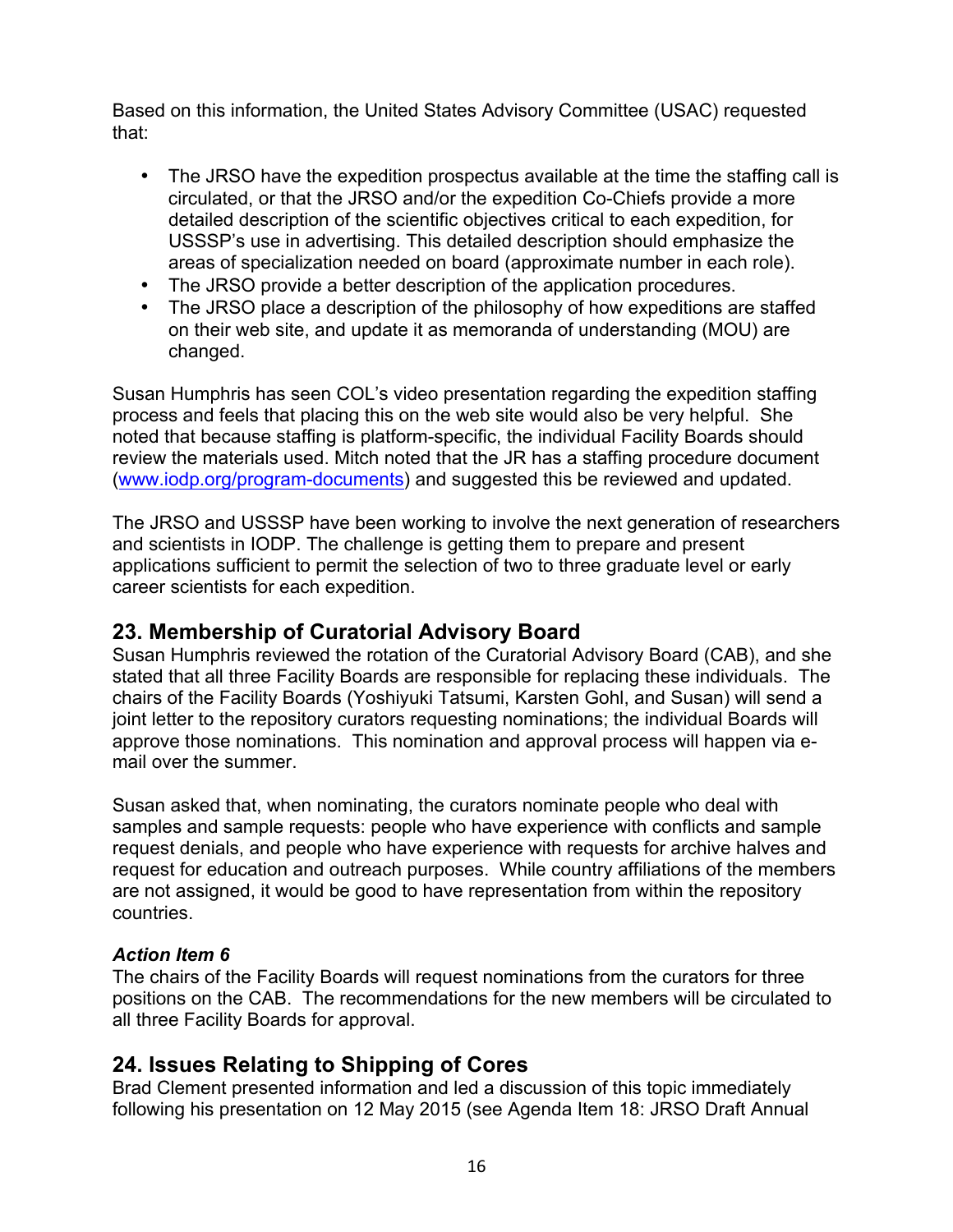Program Plan). The notes taken during that discussion were transferred to this location to better show completion of agenda topics.

Brad noted that while there is a slight chance of commercial work for the JR in FY'16, the most likely off-program work is core lab work (XRF scanning) requested by the ICDP. Of the work requested, the NSF would fund science party salaries, on-board insurance, tech support, core loading, lab supplies, and consumables. Brad pointed out that this opportunity would process large amounts of hard rock core, testing the JR's system for future expeditions that have large hard rock core recovery.

Heiko Pälike, Christina Ravelo, and Jamie Allan discussed the technical aspects of XRF scanning, the benefits to scientists in making on-board vs. post-cruise sampling decisions, and the technical limitations of the different systems available. All agreed that the ICDP results will be interesting.

Brad stated that the JRSO was not asking the Board to make a decision regarding future XRF requests, but to provide guidance or advice as to what the JRSO might tell proponents who request detailed (cm scale) XRF work. Jamie Allan stated that the IODP couldn't accommodate regular requests for detailed XRF scanning, because, at an estimated cost of \$1 million, we cannot increase the XRF capability of the ship. Core shipment to an XRF facility is far more practical at an estimate of \$10K per event.

Susan summarized the discussion by stating that the ICDP-type of detailed XRF scanning is not a normal situation, and that future requests for this level of detail as part of an IODP expedition is something the proponent should fund externally.

## **25. Membership of JRFB**

Susan Humphris noted that the terms of Heiko Palike and herself will end on September 30, 2015. The USSSP will implement the process to replace two science members, one US-based and one non-US-based, by putting out a request for candidates. Nominations and recommendations will be provided to the JRFB for review and approval.

Susan spoke to Anthony Koppers and Christina Ravelo as potential candidates for the role of JRFB Chair. Anthony offered to serve as the chair and Christina offered to back him up. Susan asked if the Board is in agreement with this plan and she received consensus that Anthony Koppers should be the next chair with Christina as his back up.

#### *Consensus 10*

The JRFB approves the appointment of Anthony Koppers as its next Chair beginning on 1 October 2015.

### *Action Item 7*

The JRFB Chair will request that USSSP solicit applications for the JRFB science member replacements for Heiko Pälike and Susan Humphris. Recommendations from this process will be circulated to the JRFB for approval.